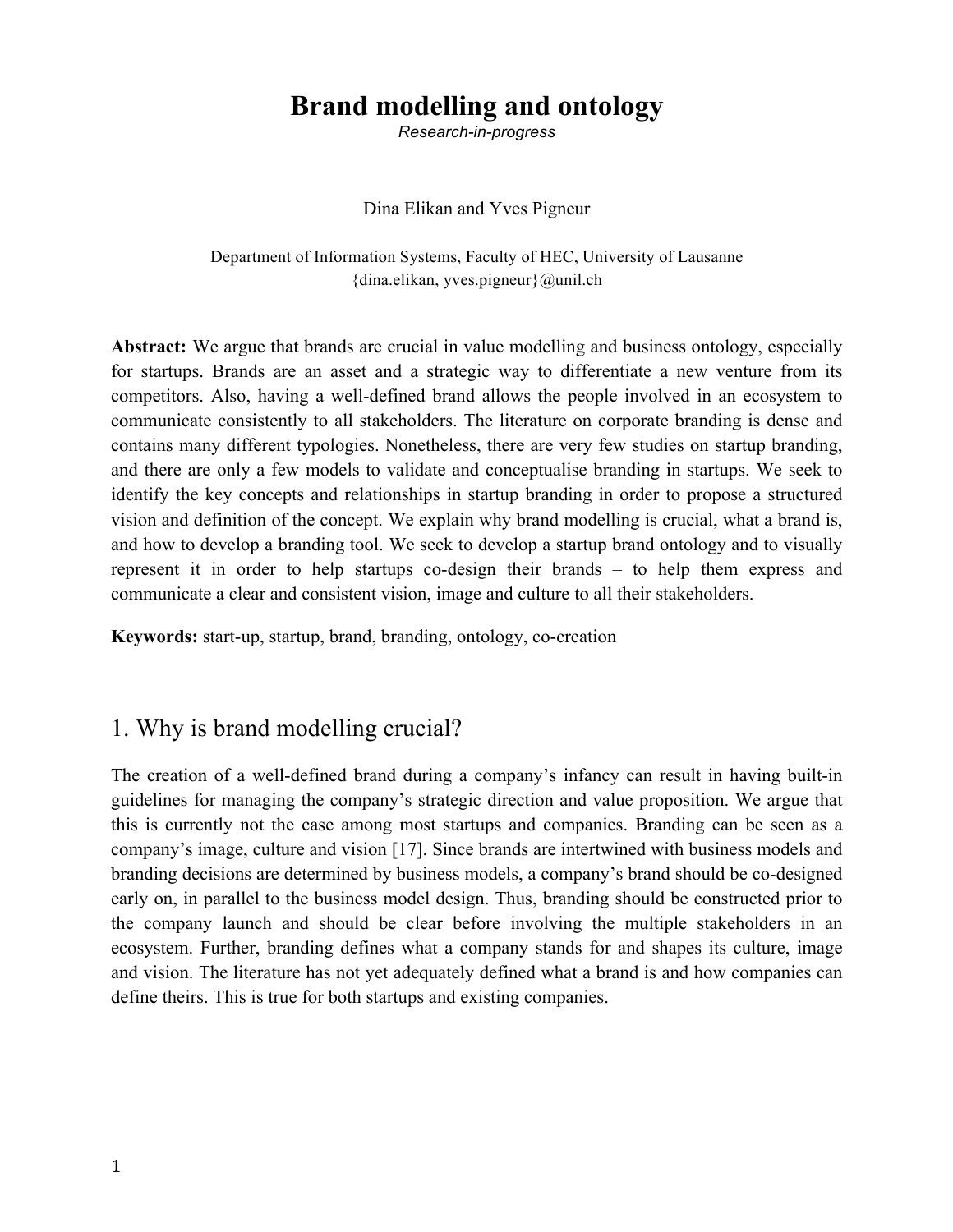On the other hand, there are tools to help companies shape and design their business models (i.e. the business model canvas [25] and the e3 value model [14]), as well as other tools to help them design their value propositions (i.e. the value proposition canvas, [24]). Nonetheless, to date, the value proposition concept has mainly considered value creation for customers [11]. How can a company look at the value created for other stakeholders, such as shareholders, employees and society?



Figure I: How the startup brand canvas complements existing tools

In the big data area, business models are evolving and are being innovated. New ventures and old stalwarts are trying to capture vast streams of data so as to implement them in new business areas. These innovations bring new challenges, such as privacy concerns. One can only address these issues by looking at all the stakeholders of a company. Thus, we argue that more research is needed to show how companies can use their brands to overcome these challenges.

We argue that companies need a conceptual model to co-design their brand, in parallel to designing their business model. (See Figure 1). We seek to develop an ontology to define startup branding, its concepts and its underlying relationships. The ideas we present here are still in progress. We seek to stimulate substantive research discussions about the topic.

### 2. What is a brand?

Since startup branding (SB) is under-researched, we looked at the literature on corporate branding (CB).

#### **2.1 Corporate identity**

*Corporate identity* (CI) is vital, since it gives organisations competitive advantage [2]. It is seen as an internal part of the corporate brand [29]. The identity concept is ubiquitous and multifaceted. The literature on identity is dense and lacks consensus. Balmer [1] defines CI as the mix of elements that makes an organisation distinct: the foundation of a business identity. In his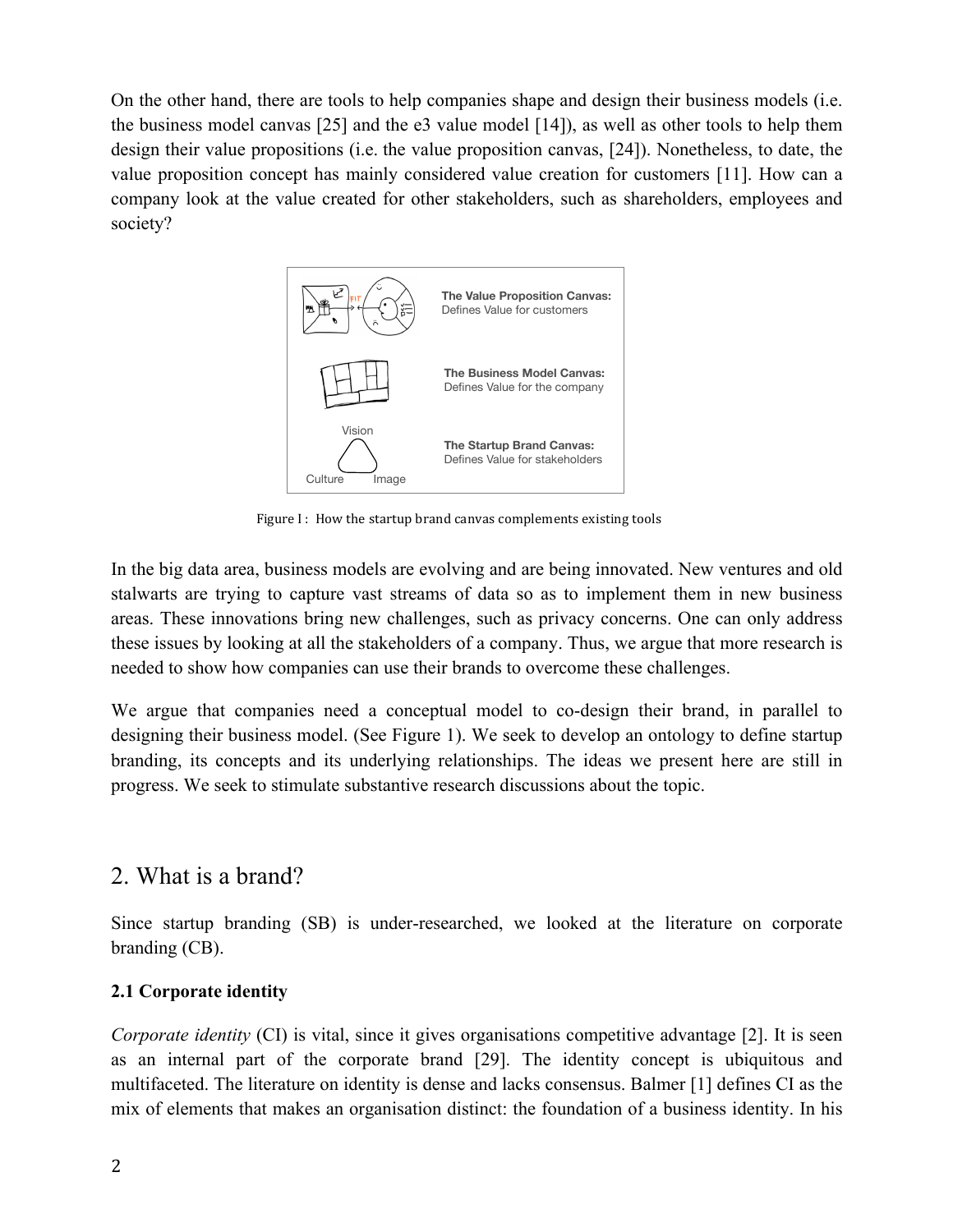view, CI is made up of a company's culture, strategy, structure, history, business activities and market scope. A primary objective of business identity management is the acquisition of a favourable corporate brand. However, Fetscherin and Usunier [9] explain that there is a research gap underlying the fog in the terminology of the concepts of reputation, image, branding and identity. These terms have not yet been articulated in conceptual models (i.e. ontologies).

#### **2.2 Corporate brand**

*Corporate brand* (CB) emerged as a key concept in the late 1990s [5]. The primary difference between CB and CI is that a CI is necessary, while a brand is contingent. Nonetheless, a robust CB can be developed only if the CI is consistent ([10], [17]). These concepts provide powerful means by which a corporation can be revealed, understood and managed. Some researchers suggest that a CB should be directly derived from an organisation's identity and should communicate a subset of this identity to stakeholders [21]. For Balmer [3], CB is the conscious distillation and communication of a CI. For many companies, it is the face of the organisation [4]. Further, it is fundamental means of consumer recognition and symbolises a brand's differentiation from competitors [20]. Thus, a brand can provide a company with a sustainable competitive advantage. It is a powerful aperture through which to comprehend organisations and their interfaces with multiple stakeholder groups [4]. Neumeier [23] even notes that, nowadays, customers base all their choices on symbolic attributes. Branding has become a powerful business tool. It is a person's feelings about a company.

While numerous authors agree that it is hard to define branding (i.e. [7], [31], [34], [3]), there is no consensus about definitions. One approach to this problem was to define a brand as constituted by its components [8], but this leads to new problems in the choosing of these components.

**Creating a corporate brand**: Creating a CB is complicated and nuanced. According to Hatch and Schultz [17], companies must align three key independent elements to create a strong CB: vision, culture and image. Doing so requires concentrated managerial skills and will, because each element is driven by different consistencies. *Vision* is the aspirations for the company; *culture* encapsulates the organisation's values, behaviours and attitudes (employees' feelings about the company); *image* is the outside world's overall impressions of the company (Hatch & Schultz, 2001).

#### **2.3 Brands and Stakeholders**

Brands are based on stakeholders' perceptions ([19], [18]). Both internal and external stakeholders should be considered while designing a brand. Yet little is known about brand cocreation generally [27], especially how stakeholders engage in co-creating CB. In light of this, we need to focus on where value is created and to understand these relationships, i.e. how value is created [19]. Brand value is co-created within a stakeholder network [18]. There are different models to tackle this issue. Jones [19] developed a stakeholder model for brand equity that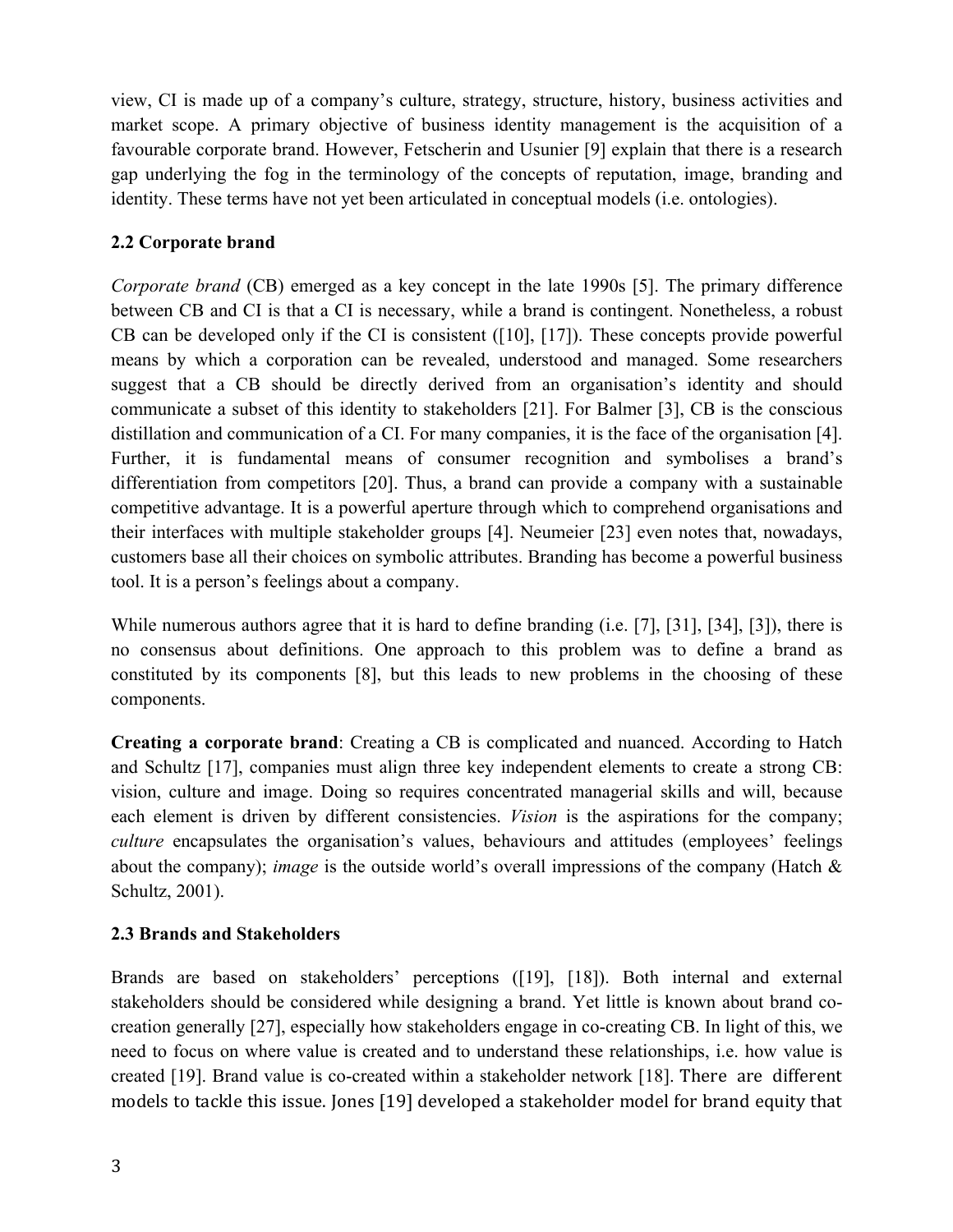suggests that stakeholder relationships are a source of the total brand equity. Iglesias  $[18]$ look at how brand value is co-created within a stakeholder network, while others [22] have developed a network participation model to look at how network actors' activities are relevant to a brand. Thus, the roles of stakeholders in CB is emphasised, and a recent stream in CB is CB co-creation [6].

#### **2.4 Startup brands**

More and more startups are created every year, thanks in part to the development of new technologies and the use of big data streams to create new ventures or change existing ones. Rode and Vallaster [29] note that startups that successfully develop an identity in line with their business concepts, values and philosophy are more successful than startups that do not. Further, when a startup successfully communicates this identity to its stakeholders and employees, it can develop a clear and differentiated image. The branding process is very different for new ventures than for existing firms [28].

A brand should tell the story of the company's business model. It should allow the venture to understand where it stands compared to others and what values to address to the multiple stakeholders included in its ecosystem. To do that, we argue that a conceptual model is needed to design a company's brand.

# 3. How does one design a brand tool?

Our project relies on design science research (DSR) methodology, which is widely accepted in information systems (IS) research for designing effective artefacts. We will also rely on Osterwalder and Pigneur [26], who explain how IS can help to design business models and similar strategic objects.

As noted by Fetscherin and Usunier [9], the concepts of *brands* and *branding* and their relationships are still unclear, and a conceptual model is needed to explain it and the causality between its underlying concepts. Thus, it is appropriate to design an ontology. The term *ontology* (with a lowercase o) refers to Gruber's [16] definition of an accurate specification of a conceptualisation, as a wilful semantic structure that encodes the implicit rules that constrains the structure of a part of reality [12]. The ontology development process, its lifecycle and methodologies, as well as the tools and languages to build them, can be looked at through the lens of *ontological engineering* [13]. The ontology should be *lightweight* (concepts, concepts' taxonomies, and their interrelationships). Thus, Uschold and King's [32] method is appropriate; they state that an ontology seeks to identify the key concepts and relationships in a domain and to produce precise unambiguous text definitions for such concepts and relationships. The startup brand ontology will encapsulate the different aspects mentioned in the literature review.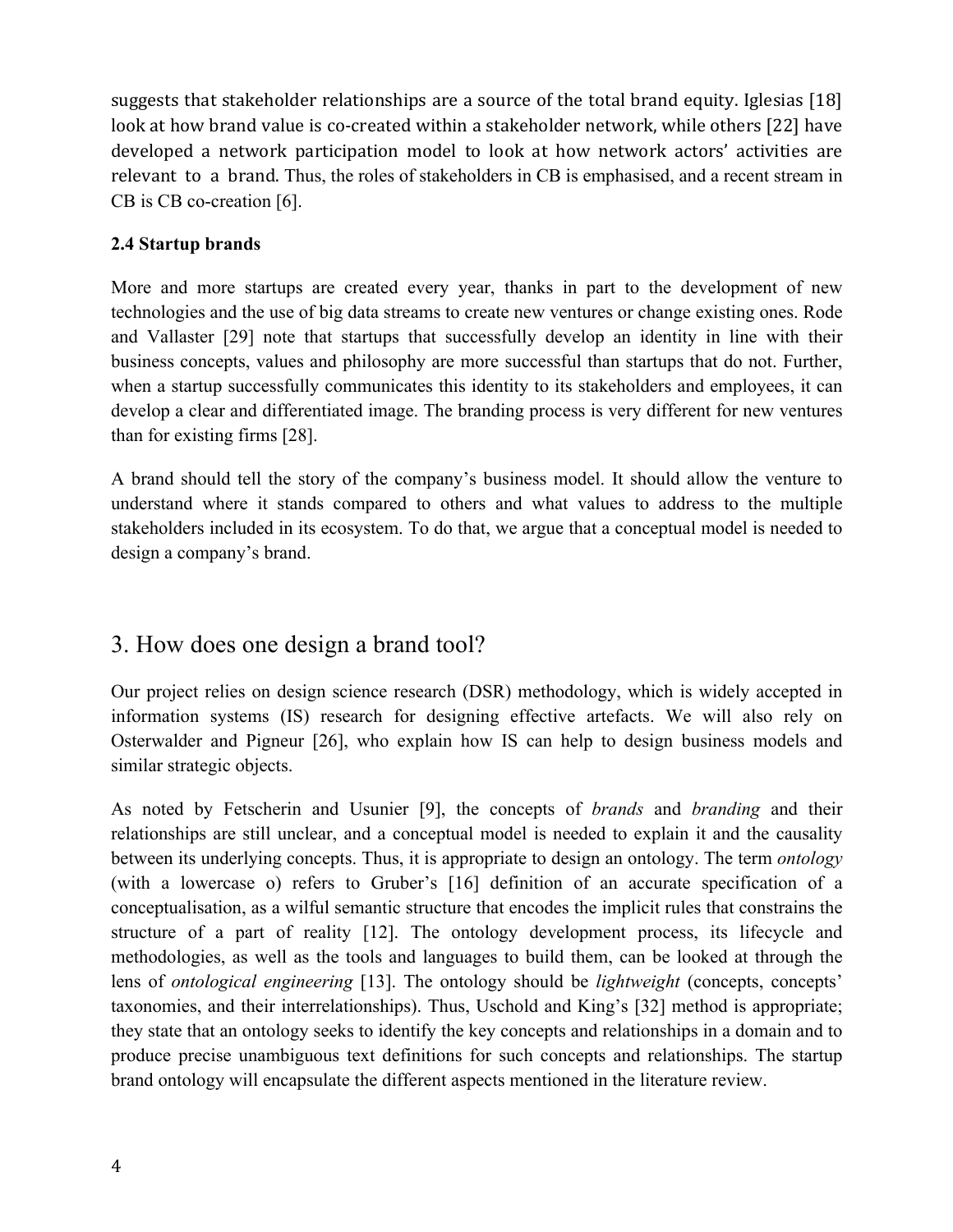We plan to instantiate the conceptual model in the form of a startup brand canvas that would complement the business model canvas [25] and the value proposition canvas [24]. Visualisation can improve the quality of a strategic planning process. Eppler and Platts [10] provide a framework for visual strategising to design strategic management tools. By using real-time, interactive visual representations, we will seek to make our conceptual model understandable and easy to use. The tool should allow for co-designing and collaboration, since co-design can add value to a brand. Further, it should allow ventures to tell a story about their brands. In the literature, brands are expressions of business models and should be told as narratives for stakeholders to understand them and interact with them.

# 4. How does one evaluate a brand tool?

Evaluation is essential to DSR [33]. Sonnenberg and Vom Brock [30] propose a two-phase artefact evaluation pattern: ex ante and ex post. Phase 1 validates the design and construction of the artefact, while phase 2 validates the instances and uses of the artefact. This means that the ontology should be coherent and as complete as possible. We will test this with the existing literature and in academia. We will conduct the second evaluations by illustrating the instances and uses of the artefact. Thus, we will conduct a demonstration of the use of the artefact with a well-known example, and we will conduct case studies among startups. In the case studies, one of the evaluations will be observational, relating to the startups' de facto usages and its usefulness as a strategic tool to help practitioners in their strategic decisions.

# 5. What are the foreseen contributions?

We see three clear contributions: First, the project will have broad impacts, given the scarcity of the existing literature and potential uses to startups. By leveraging concepts from corporate branding for startup environments, we link two research domains. Further, according to Payne et al. [27], little is known about brand co-creation generally and, since SB is under-researched, there are no studies on the co-creation of SB. Thus, applying stakeholder theories to a branding tool might contribute to the literature about co-branding and the stakeholders' visions.

Second, we will derive a design theory [15] on how to build a co-design tool for startup brands. This design theory should outline the key elements and principles for the development of a cobranding design tool. This theory could be generalised and could contribute to the literature on how to design strategic tools.

The final tool we plan to design is aimed at practitioners. We want to provide them with a strategic tool that can be used to co-design a brand in a company. If the tool's utility is proven, it might replace the need for a consulting company. Co-designing the branding strategy internally instead of outsourcing it might lead startups to save time and monetary resources, which are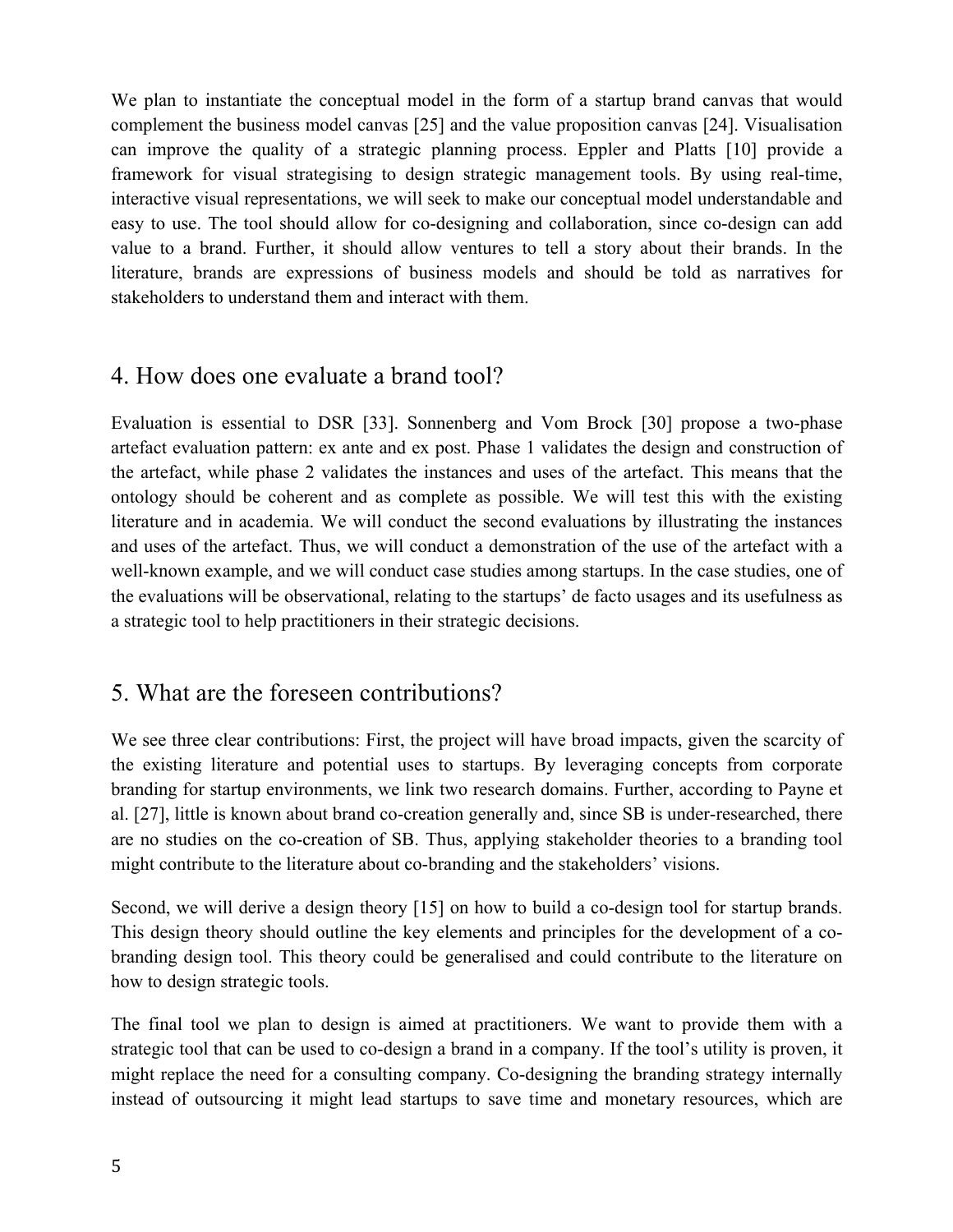critical for a new venture. It will allow them to understand their stakeholders' expectations of their brands and to have a clear strategy to address these expectations. Further, VPs can help to make value exchange opportunities more transparent and can provide new, enhanced co-creation opportunities if they are well developed and expressed [11]. Our model could help companies to make their VPs more explicit and could help them to communicate their VPs to their stakeholders.

# Bibliography

1. Balmer, J.M. et al.: Corporate branding and corporate brand performance. Eur. J. Mark. 35, 3/4, 441–456 (2001).

2. Balmer, J.M. et al.: Corporate identity: the concept, its measurement and management. Eur. J. Mark. 31, 5/6, 340–355 (1997).

3. Balmer, J.M., Balmer, J.M.: Corporate identity, corporate branding and corporate marketingseeing through the fog. Eur. J. Mark. 35, 3/4, 248–291 (2001).

4. Balmer, J.M., Gray, E.R.: Corporate brands: what are they? What of them? Eur. J. Mark. 37, 7/8, 972–997 (2003).

5. Burt, S.L., Sparks, L.: Corporate branding, retailing, and retail internationalization. Corp. Reput. Rev. 5, 2–3, 194–212 (2002).

6. Camra-Fierro, J. et al.: Co-creating corporate brands in start-ups. Mark. Intell. Plan. 30, 2, 230–249 (2012).

7. De Chernatony, L.: Towards the holy grail of definingbrand'. Mark. Theory. 9, 1, 101–105 (2009).

8. De Chernatony, L., Dall'Olmo Riley, F.: Defining a" brand": Beyond the literature with experts' interpretations. J. Mark. Manag. 14, 5, 417–443 (1998).

9. Fetscherin, M., Usunier, J.-C.: Corporate branding: An interdisciplinary literature review. Eur. J. Mark. 46, 5, 733–753 (2012).

10. Fombrun, C.: Reputation. Wiley Online Library (1996).

11. Frow, P., Payne, A.: A stakeholder perspective of the value proposition concept. Eur. J. Mark. 45, 1/2, 223–240 (2011).

12. Giaretta, P., Guarino, N.: Ontologies and knowledge bases towards a terminological clarification. Very Large Knowl. Bases Knowl. Build. Knowl. Shar. 25, 32 (1995).

13. Gomez-Perez, A. et al.: Ontological Engineering: with examples from the areas of Knowledge Management, e-Commerce and the Semantic Web. Springer Science & Business Media (2006).

14. Gordijn, J. et al.: Designing and evaluating e-business models. IEEE Intell. Syst. 16, 4, 11–17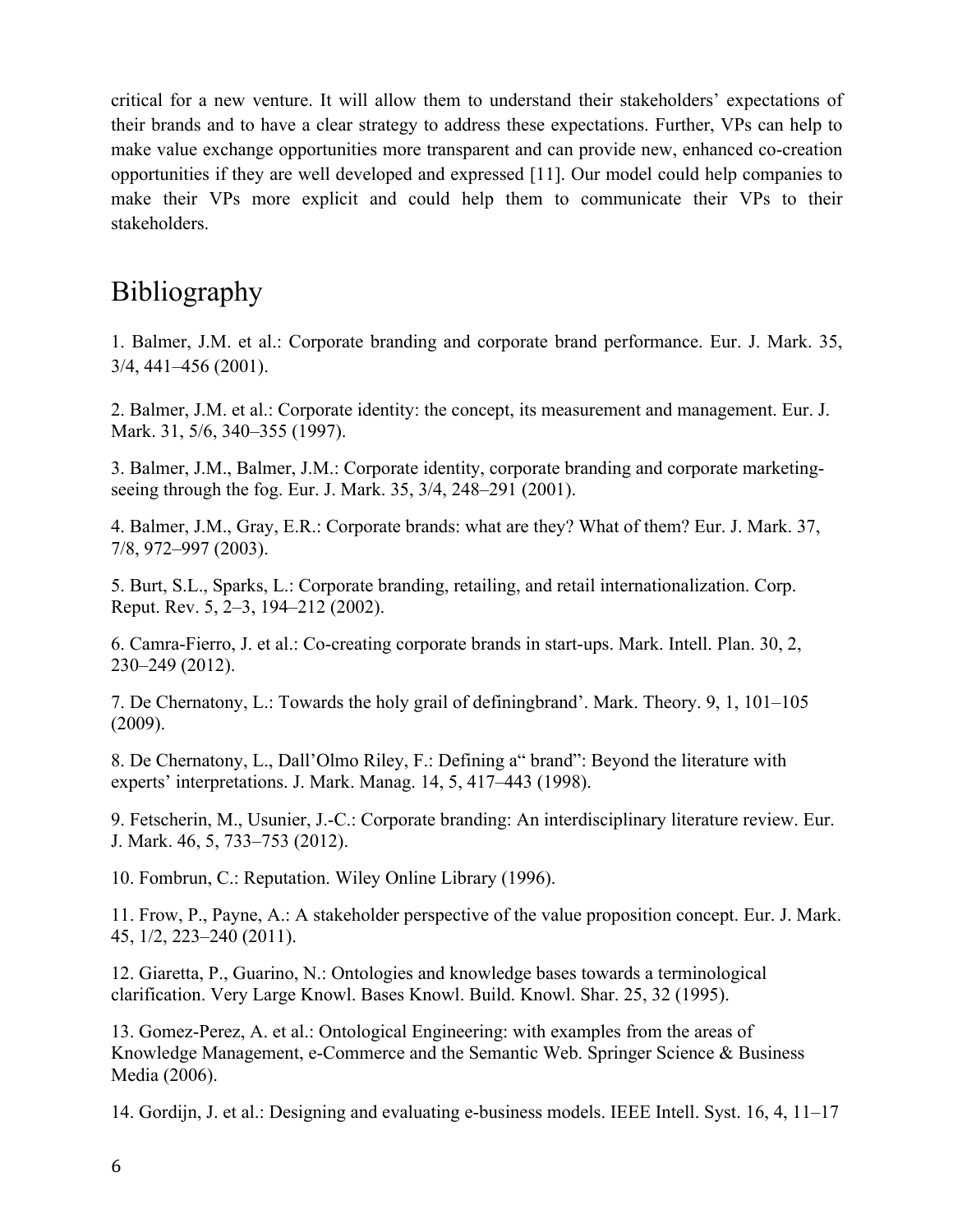(2001).

15. Gregor, S., Jones, D.: The anatomy of a design theory. J. Assoc. Inf. Syst. 8, 5, 312 (2007).

16. Gruber, T.: It is what it does: The pragmatics of ontology. Presented at the Invited talk at Sharing the Knowledge International CIDOC CRM Symposium, http://tomgruber. org/writing/cidoc-ontology. htm (2003).

17. Hatch, M.J., Schultz, M.: Are the strategic stars aligned for your corporate brand. Harv. Bus. Rev. 79, 2, 128–134 (2001).

18. Iglesias, O. et al.: The organic view of the brand: A brand value co-creation model. J. Brand Manag. 20, 8, 670–688 (2013).

19. Jones, R.: Finding sources of brand value: Developing a stakeholder model of brand equity. J. Brand Manag. 13, 1, 10–32 (2005).

20. Kapferer, J.N.: The New Strategic Brand Management: Creating and Sustaining Brand Equity Long Term. Kogan Page (2004).

21. Leitch, S., Richardson, N.: Corporate branding in the new economy. Eur. J. Mark. 37, 7/8, 1065–1079 (2003).

22. Mäläskä, M. et al.: Network actors' participation in B2B SME branding. Ind. Mark. Manag. 40, 7, 1144–1152 (2011).

23. Neumeier, M.: The brand gap. Peachpit Press (2005).

24. Osterwalder, A. et al.: Value proposition design: how to create products and services customers want. John Wiley & Sons (2014).

25. Osterwalder, A., Pigneur, Y.: Business model generation: a handbook for visionaries, game changers, and challengers. John Wiley & Sons (2013).

26. Osterwalder, A., Pigneur, Y.: Designing business models and similar strategic objects: the contribution of IS. J. Assoc. Inf. Syst. 14, 5, 237 (2013).

27. Payne, A. et al.: Co-creating brands: Diagnosing and designing the relationship experience. J. Bus. Res. 62, 3, 379–389 (2009).

28. Petkova, A.P. et al.: How can new ventures build reputation? An exploratory study. Corp. Reput. Rev. 11, 4, 320–334 (2008).

29. Rode, V., Vallaster, C.: Corporate branding for start-ups: The crucial role of entrepreneurs. Corp. Reput. Rev. 8, 2, 121–135 (2005).

30. Sonnenberg, C., vom Brocke, J.: Evaluations in the science of the artificial–reconsidering the build-evaluate pattern in design science research. Presented at the International Conference on Design Science Research in Information Systems (2012).

31. Stern, B.B.: What doesbrand mean? historical-analysis method and construct definition. J. Acad. Mark. Sci. 34, 2, 216–223 (2006).